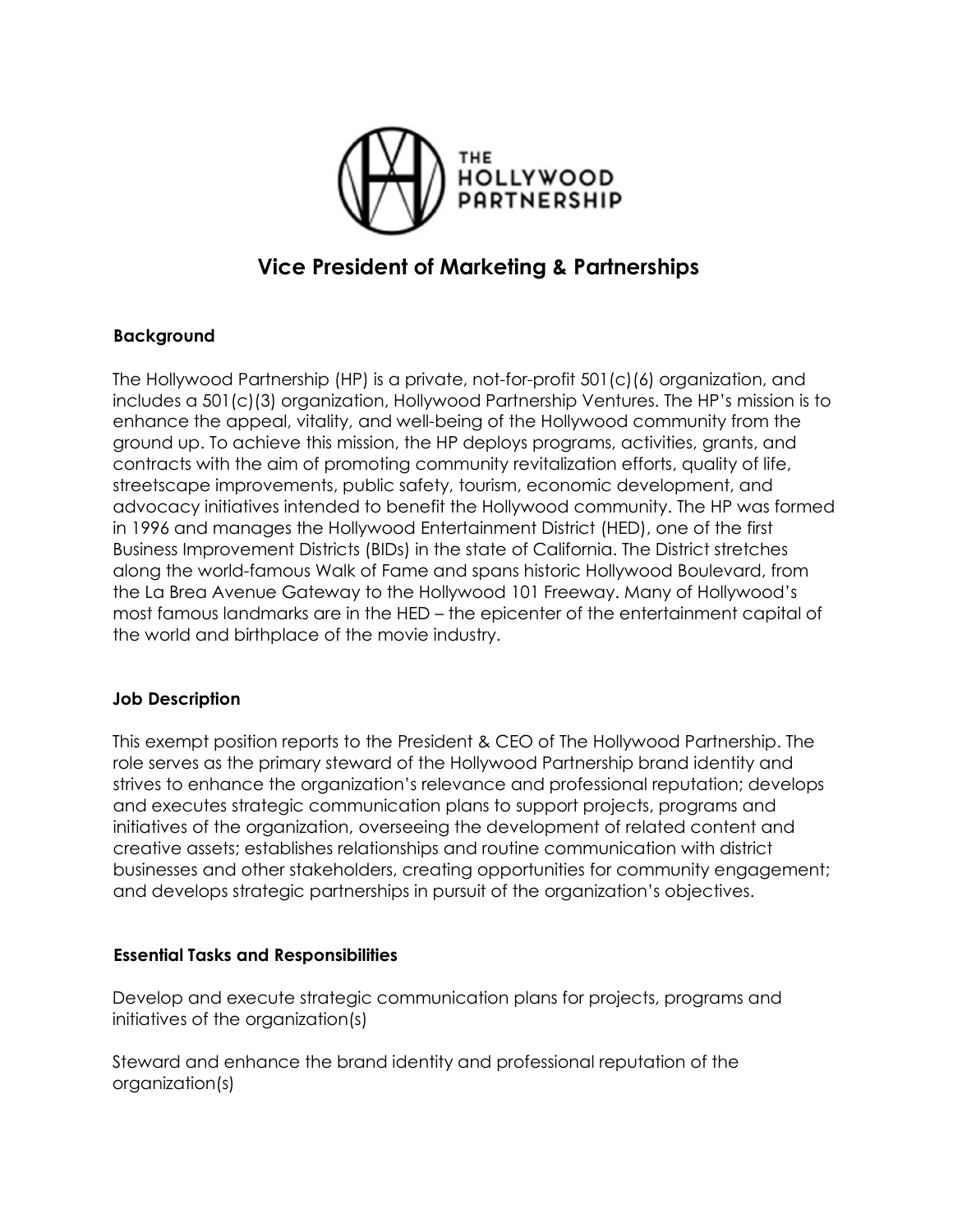Oversee staff and vendors engaged in the creation of content for public relations, social media, marketing and advertising, email newsletters, websites and other communication channels

Oversee creative development of publications, reports, pitch decks, project look books, signage and other communication tools

Develop strategic partnerships to support projects, programs and initiatives to pursue strategic objectives of the organization(s)

Foster community and stakeholder engagement in projects, programs and initiatives of the organization(s)

Form and convene regular meetings of affinity groups of like-minded district stakeholders (e.g. residential property managers, restaurant operators, venue operators, tourism attractions, commercial real estate brokers, etc.)

Develop relationships with and serve as primary liaison to district businesses

Support development and implementation of placemaking plans to ensure an engaging and economically viable public and private realm within the district

Maintain a competent and effective staff, providing training, project direction, feedback, and corrective and/or disciplinary action as needed

Complete special projects and other duties as assigned

### Position Specifications

Ideal candidates will have completed a Bachelor's degree and at least 8 years of relevant work experience or a Master's degree and at least 5 years of relevant work experience. Degrees in communication, marketing, public affairs, business administration, and other related fields are preferred.

Excellent written and verbal communication skills are required.

### Compensation

Commensurate with experience and qualifications plus excellent benefits package.

### Position Environment

Hollywood is a high energy, culturally diverse area and the HP is a fast-paced, deadline-driven environment. The individual will interface with business and property owners, residents, community members, government staff, vendors, and professional